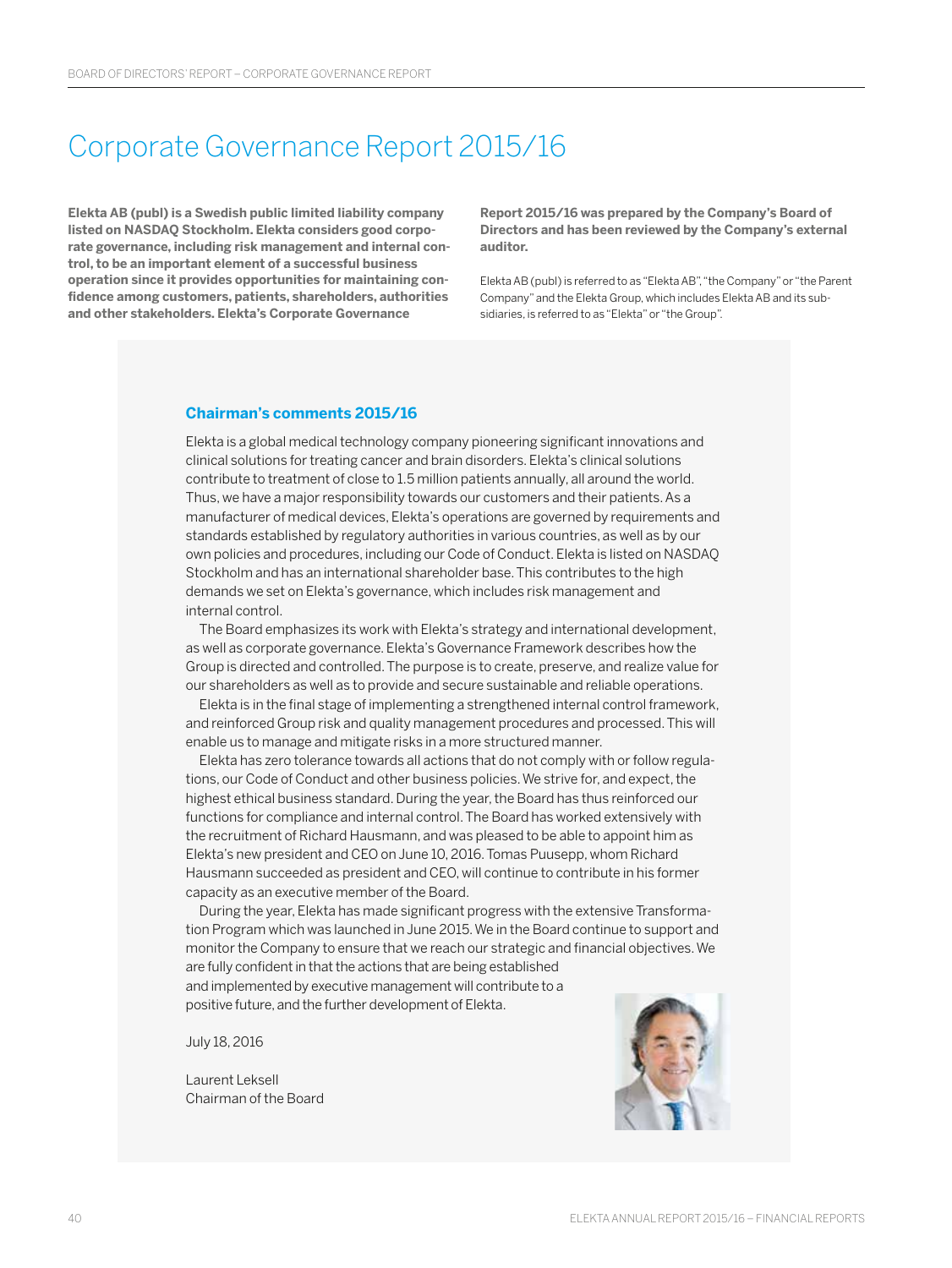Elekta has implemented and complied with the Swedish Corporate Governance Code ("the Code") with one exception during the fiscal year 2015/16. Elekta's Nomination Committee resolved to appoint the Chairman of the Board of Directors, Laurent Leksell, as Chairman of the Nomination Committee, motivated by the fact that in his capacity as the major shareholder, he is

well suited to effectively lead the work of the Nomination Committee in order to achieve the best results for the Company's shareholders. According to point 2.4 of the Code, the Chairman of the Board of Directors is not to be the Chairman of the Nomination Committee.

### **ELEKTA GOVERNANCE STRUCTURE**



Elects/Appoints

Informs (e.g. directions, objectives, Steering Documents)/Reports (e.g. results, compliance, deviations)

Informs/Reports direct

. . . . . . . Informs/Reports indirect

#### Examples of External Steering Documents, Laws and regulations:

- **•** The Swedish Companies Act
- **•** The Swedish Annual Accounts Act
- **•** The Swedish Accounting Act
- **•** NASDAQ Stockholm Rule Book for Issuers
- **•** The Swedish Corporate Governance Code
- **•** International Financial Reporting Standards (IFRS)
- **•** Requirements and standards from supervisory authorities in the field of medical technology
- **•** Other applicable Swedish and international laws and regulations

#### Examples of Internal Steering Documents:

- **•** Articles of Association
- **•** Working Instructions for the Board of Directors, Working Instructions for the Chief Executive Officer, Instructions regarding financial reporting for the Board of Directors, Working Instructions for the Audit Committee, a Directive for the Executive Compensation and Capability Committee and a Charter for the Internal Audit function
- **•** Objectives and strategies
- **•** Mission, vision and values
- **•** Code of Conduct
- **•** The organizational structure with defined roles and responsibilities and delegation of authority
- **•** Other policies and procedures, such as the Anti-Corruption Policy, Whistle Blowing Procedure, Communication Policy, Quality Policy, Environmental Policy, IT Policies and HR Policies, including processes and work instructions in the Elekta Business Management System
- **•** Financial Guide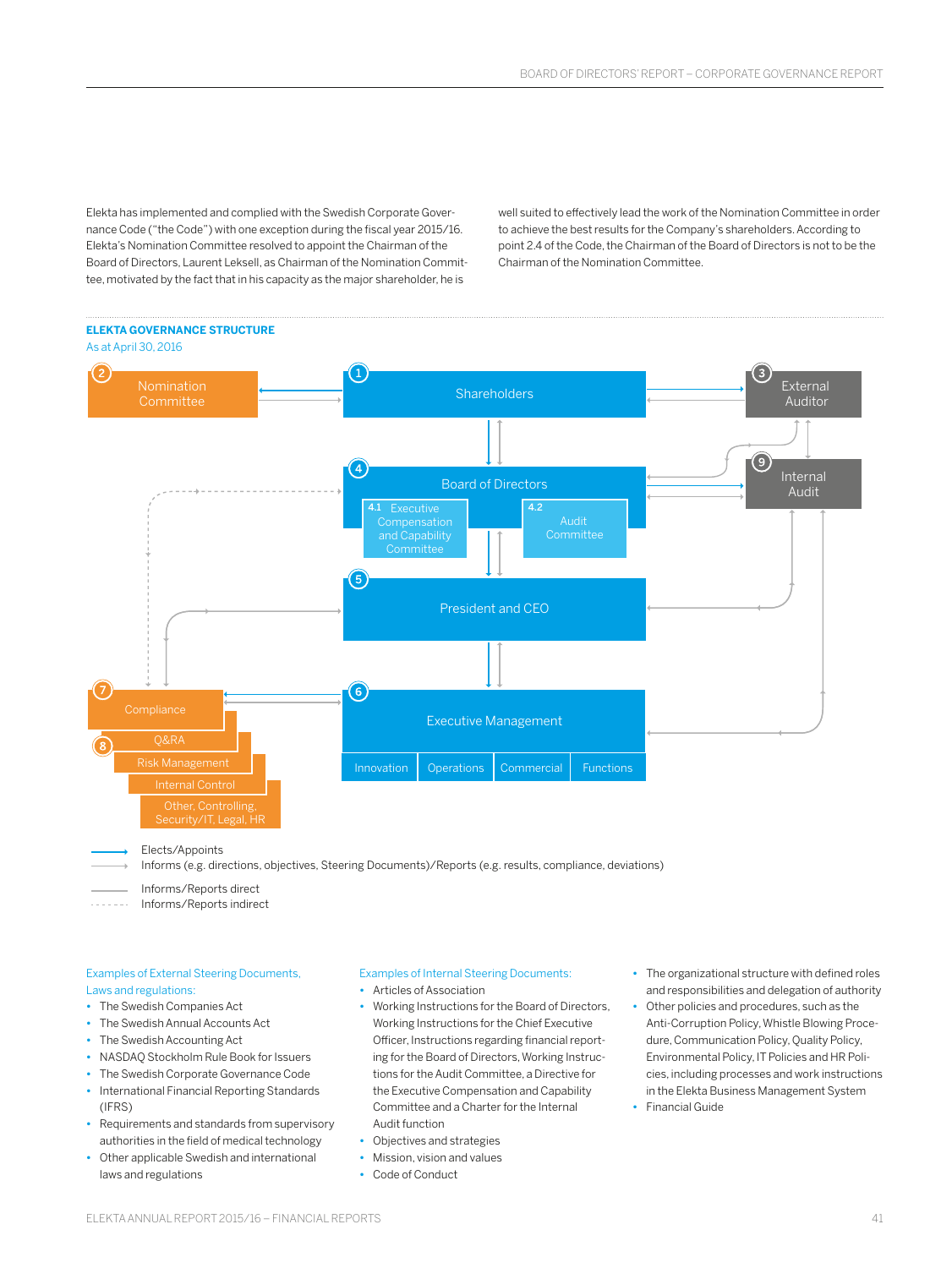### **1** SHAREHOLDERS

#### Ownership structure

At the end of the fiscal year, Elekta AB had 29,656 shareholders, of whom 60 percent were domiciled in Sweden. At April 30, 2016, the largest shareholders were Laurent Leksell with companies, with 29.7 percent of the votes, and Swedbank Robur funds with 4.7 percent of the votes. Read more about the share and shareholders on pages 27–29.

#### Shares and votes

Elekta AB's B-share is listed on NASDAQ Stockholm. On April 30, 2016, the total number of registered shares in Elekta AB was 382,829,047, divided between 14,250,000 Series A shares and 368,579,047 Series B shares. At the General Meetings of Shareholders, which is the forum in which shareholders may exercise influence, Series A shares entitle the holder to ten votes, while Series B shares carry one vote each. Read more about the share and shareholders on pages 27–29.

#### Dividend policy

Elekta's goal is to provide shareholders with a favorable return and value growth. The policy is to distribute at least 30 percent of profit for the year in the form of dividends, repurchase of shares or comparable measures. Adividend decision is based on Elekta's financial position, earnings trend, growth potential and investment requirements.

#### General Meeting of Shareholders

The General Meeting of Shareholders is Elekta AB's highest decision-making body. In addition to the Annual General Meeting of Shareholders, Extraordinary General Meetings of Shareholders may be held at the discretion of the Board of Directors or, if requested by the external auditor or by shareholders owning at least 10 percent of the shares. Decisions are normally made by a simple majority, and in elections, the person receiving the most votes is deemed elected. The Swedish Companies Act requires certain decisions, such as amendments of the Articles of Association and the transfer of treasury shares to employees participating in equity-based long-term incentive programs, to be made by a qualified majority. Disclosures on direct or indirect shareholdings in Elekta AB representing at least one-tenth of the voting rights, and information about authorizations by the General Meeting of Shareholders for the Board of Directors to decide upon repurchases of treasury shares are set out on page 27.

#### Annual General Meeting of Shareholders

The Annual General Meeting of Shareholders is held in Stockholm, Sweden. The date and venue for the meeting will be announced on Elekta's website www.elekta.com not later than in connection with the third interim report May–January. Notification of the Annual General Meeting is published, according to the rules of the Swedish Companies Act, not earlier than six weeks and not later than four weeks in advance of the Meeting.

Shareholders who cannot attend in person may be represented by an authorized proxy. Only shareholders included in the shareholder register are entitled to vote. Shareholders with trustee-registered shares who wish to vote must request that they be entered in the shareholder register by the record date for the Annual General Meeting. The Annual General Meeting is held in Swedish, but all relevant documentation is also available in English. Atthe Annual General Meeting, shareholders have the opportunity to ask questions. Elekta always strives to ensure that the members of the Board of Directors, the Executive Management and the external auditor are present atthe Meeting.

#### 2015 Annual General Meeting of Shareholders

The 2015 Annual General Meeting of Shareholders was held in Stockholm on September 1, 2015. The meeting was attended by 571 shareholders, either personally or by proxy, corresponding to 58 percent of the votes in the Company. All members of the Board of Directors were present at the Meeting. The 2015 Annual General Meeting of Shareholders resolved on the following:

- **•** Adoption of the income statement and the balance sheet for the Parent Company and the consolidated income statement and the consolidated balance sheet.
- **•** A dividend payment of SEK 0.50 per share to shareholders.
- **•** Discharge of the members of the Board of Directors, and President and CEO, from liability.
- **•** Adoption of fees to the Board of Directors totaling SEK 4,295,000 (3,710,000), of which SEK 1,075,000 (1,040,000) to the Chairman of the Board of Directors and SEK 460,000 (445,000) to each of the other external members of the Board of Directors, as well as SEK 90,000 (90,000) to the Chairman of the Executive Compensation and Capability Committee and SEK 50,000 (50,000) to each of the other members of the Committee, and SEK 200,000 (200,000) to the Chairman of the Audit Committee and SEK 110,000 (110,000) to each of the other members of the Committee.
- **•** Fees to the external auditor should be paid in accordance with approved accounts.
- **•** Re-election of members of the Board of Directors Luciano Cattani, Laurent Leksell, Siaou-Sze Lien, Tomas Puusepp, Wolfgang Reim, Jan Secher and Birgitta Stymne Göransson, and election of new members Johan Malmquist and Annika Espander Jansson. Laurent Leksell was re-elected Chairman of the Board of Directors.
- **•** Re-election of PwC as external auditor, with Authorized Public Accountant Johan Engstam as Auditor in Charge.
- **•** Adoption of the Board of Directors' proposed guidelines for remuneration of senior executives.
- **•** Adoption of the Board of Directors' proposed equity-based long-term incentive program, Performance Share Plan 2015, to encompass approximately 11 key employees of the Group, with the exception of the transfer of treasury shares to employees.
- **•** Adoption of procedure for appointment of Nomination Committee for the 2016 Annual General Meeting of Shareholders.

The minutes of the 2015 Annual General Meeting of Shareholders are available at www.elekta.com. No other General Meetings of Shareholders were held during the 2015/16 fiscal year.

#### 2016 Annual General Meeting of Shareholders

The 2016 Annual General Meeting of Shareholders will be held in Stockholm, Sweden, at Moderna Museet on September 1, 2016 at 1:00 pm. More information regarding the 2016 Annual General Meeting of Shareholders is available at www.elekta.com.

#### **2** NOMINATION COMMITTEE

#### Procedure for appointment of Nomination Committee

The 2015 Annual General Meeting of Shareholders resolved that the Nomination Committee for the 2016 Annual General Meeting of Shareholders would be appointed through a procedure whereby the Chairman of the Board of Directors, before the end of the second quarter of the fiscal year, would contact the four largest shareholders in terms of voting rights, besides the shareholder or shareholders the Chairman of the Board of Directors may represent as of the last banking day of September. These shareholders would be given the opportunity to appoint one person each who, together with the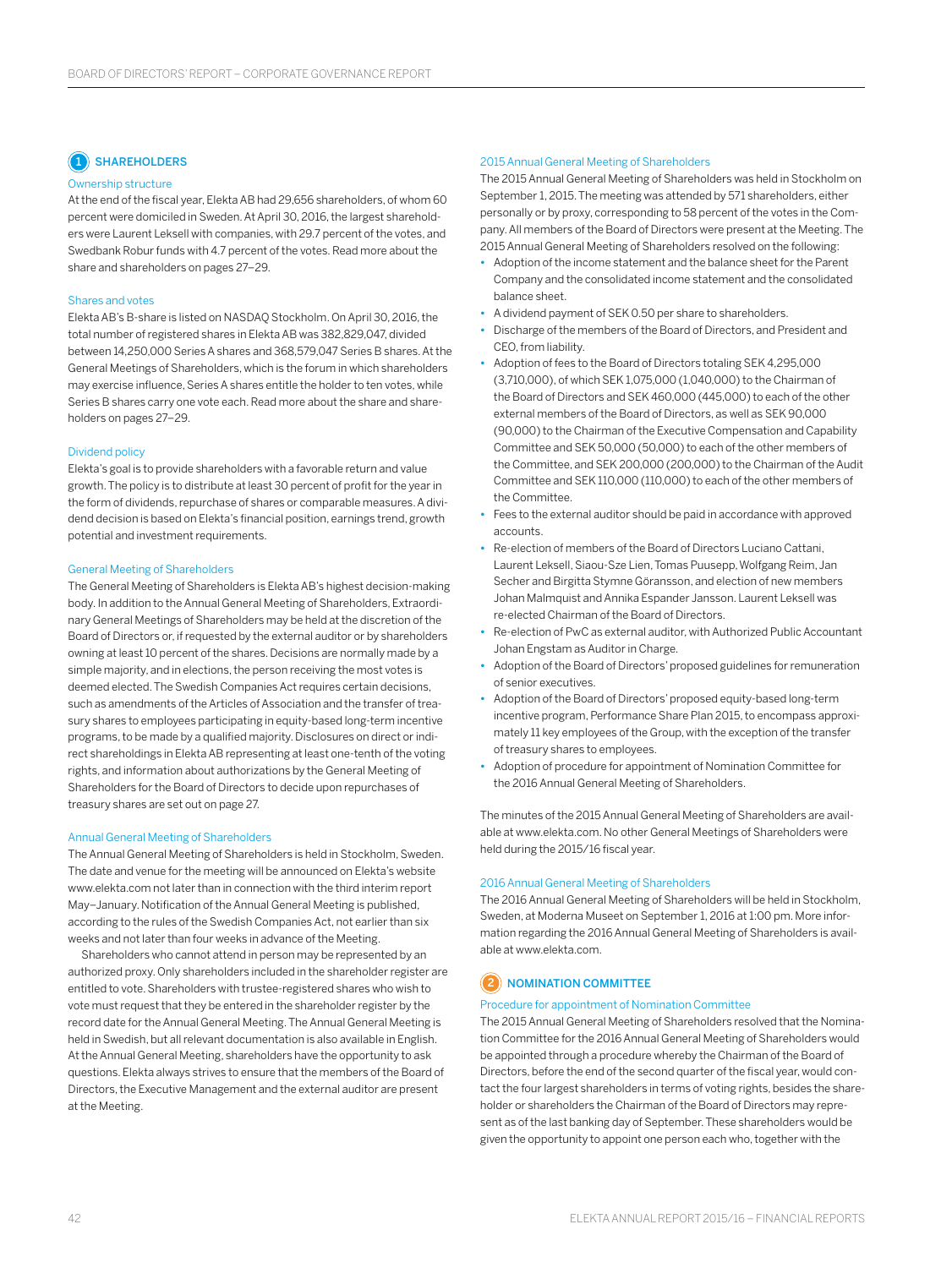Chairman of the Board of Directors, would constitute the Nomination Committee. The Chairman of the Nomination Committee would be the member of the Nomination Committee appointed by the largest shareholder in terms of voting rights. The Nomination Committee would be entitled to appoint a person as a co-opted member to the Nomination Committee. Such a co-opted member would not participate in the Nomination Committee's resolutions. No remuneration would be paid to the members of the Nomination Committee.

#### Composition of the Nomination Committee for the 2016 Annual General Meeting of Shareholders

The composition of the Nomination Committee for the 2016 Annual General Meeting of Shareholders was announced in a press release on November 3, 2015. The Nomination Committee for the 2016 Annual General Meeting of Shareholders comprises:

- **•** Laurent Leksell, Chairman of the Nomination Committee and Chairman of the Board of Directors – representing his own and related parties' holdings
- **•** Åsa Nisell appointed by Swedbank Robur Funds
- **•** Per Colleen appointed by the Fourth Swedish National Pension Fund
- **•** Johan Hernander appointed by Nordea Investment
- **•** Mikael Wiberg appointed by Alecta pensionsförsäkring

The Nomination Committee has appointed Laurent Leksell as Chairman ofthe Nomination Committee. The Nomination Committee has further resolved to co-opt Caroline Leksell Cooke without voting rights to the Nomination Committee. The assignment for the Nomination Committee is valid until the end of the next Annual General Meeting of Shareholders, or, where applicable, until a new Nomination Committee has been appointed.

#### Preparation for the 2016 Annual General Meeting of Shareholders

The Nomination Committee is to present proposals for resolutions by the 2016 Annual General Meeting of Shareholders in relation to the following:

- **•** Chairman of the Annual General Meeting of Shareholders
- **•** Chairman of the Board of Directors and other members of the Board of Directors
- **•** Fees to the Board of Directors broken down into amounts for the Chairman of the Board of Directors, other members of the Board of Directors and members of the Board of Directors' committees
- **•** External auditor and fees to the auditor
- **•** Where deemed necessary, proposal to amend the procedure for the Nomination Committee

The Nomination Committee held four meetings prior to the 2016 Annual General Meeting of Shareholders. For the composition of the Board of Directors, the Nomination Committee paid particular attention to the Company's strategy, operations, stage of development and other conditions. The composition also meets the requirements stipulated in item 4.1 of the Swedish Corporate Governance Code regarding diversity and a breadth of qualifications, experience and background among Board members. The Nomination Committee does not believe that the composition of the Board of Directors fully meets the requirement of striving for gender balance on the Board. Of the nine Board members, three are women and six men, meaning that the percentage of women is 33 percent (25). The Nomination Committee believes that it is important to continue to strive for gender balance on the Board. The Board comprises members who are considered to contribute experience from and expertise in both general and the medical devices industry, accounting and finance and key international markets for Elekta. Several of the members have their main experience from a non-Nordic perspective.

Annually the Board of Directors' initiates an evaluation of the Board of Directors' work, expertise, composition and independence of its members were evaluated, partly to assess the preceding year, but also to identify areas for development for the Board of Directors. The evaluation is performed with support from an evaluation form and by discussions as well as by individual interviews performed by the Chairman of the Board with the Board Members. The conclusion is presented the nomination committee by the chairman of the board.

The Nomination Committee's complete proposals for the 2016 Annual General Meeting of Shareholders and reasoned statement will be published in the notice convening the 2016 Annual General Meeting of Shareholders, which will be available at www.elekta.com

#### 3 EXTERNAL AUDITOR

#### Appointment of the external auditor

The external auditor of Elekta AB is appointed by the Annual General Meeting of Shareholders for a period until the end of the next Annual General Meeting of Shareholders.

#### External auditor and Auditor in Charge

The 2015 Annual General Meeting of Shareholders re-elected PwC as external auditor with Johan Engstam as Auditor in Charge. PwC has been the external auditor of Elekta AB since the 2012 Annual General Meeting of Shareholders.

Johan Engstam was born in 1966 and is an Authorized Public Accountant. During the year, he was also the Auditor in Charge of MedCap AB. He has no assignments in any other company that affect his independence as the Auditor in Charge of Elekta AB.

#### Responsibility

The audit engagement includes the audit of the annual accounts and consolidated accounts of Elekta AB, the proposed appropriations of the Company's profit or loss and the administration of the Board of Directors and the President and CEO of Elekta AB. The audit engagement also includes reviewing whether the guidelines for remuneration of senior executives adopted by the Annual General Meeting of Shareholders have been complied with.

#### Work during the year

PwC has performed the audit of Elekta AB and the Group for the fiscal year 2015/16, based on a risk-based External Audit plan, resulting in unqualified Auditor's report and statement, which are available on page 95 and at www.elekta.com.

In 2015, the Audit Committee established guidelines regarding the type of services in addition to audit services, known as permissible non-audit services, that Elekta may procure from the external auditor in order to assure that the impartiality and independence of the external auditor is not put at risk. Permissible non-audit services may not exceed 70 percent of the cost for audit services measured over a three-year period. The Audit Committee may decide to make exceptions under certain circumstances.

Non-audit services procured from the external auditor during the fiscal year 2015/16 adhered to the guidelines established and comprised tax consultancy and other services such as consultancy work related to internal control and acquisitions.

The fees to the external auditor for the fiscal year 2015/16 are reported in Note 8.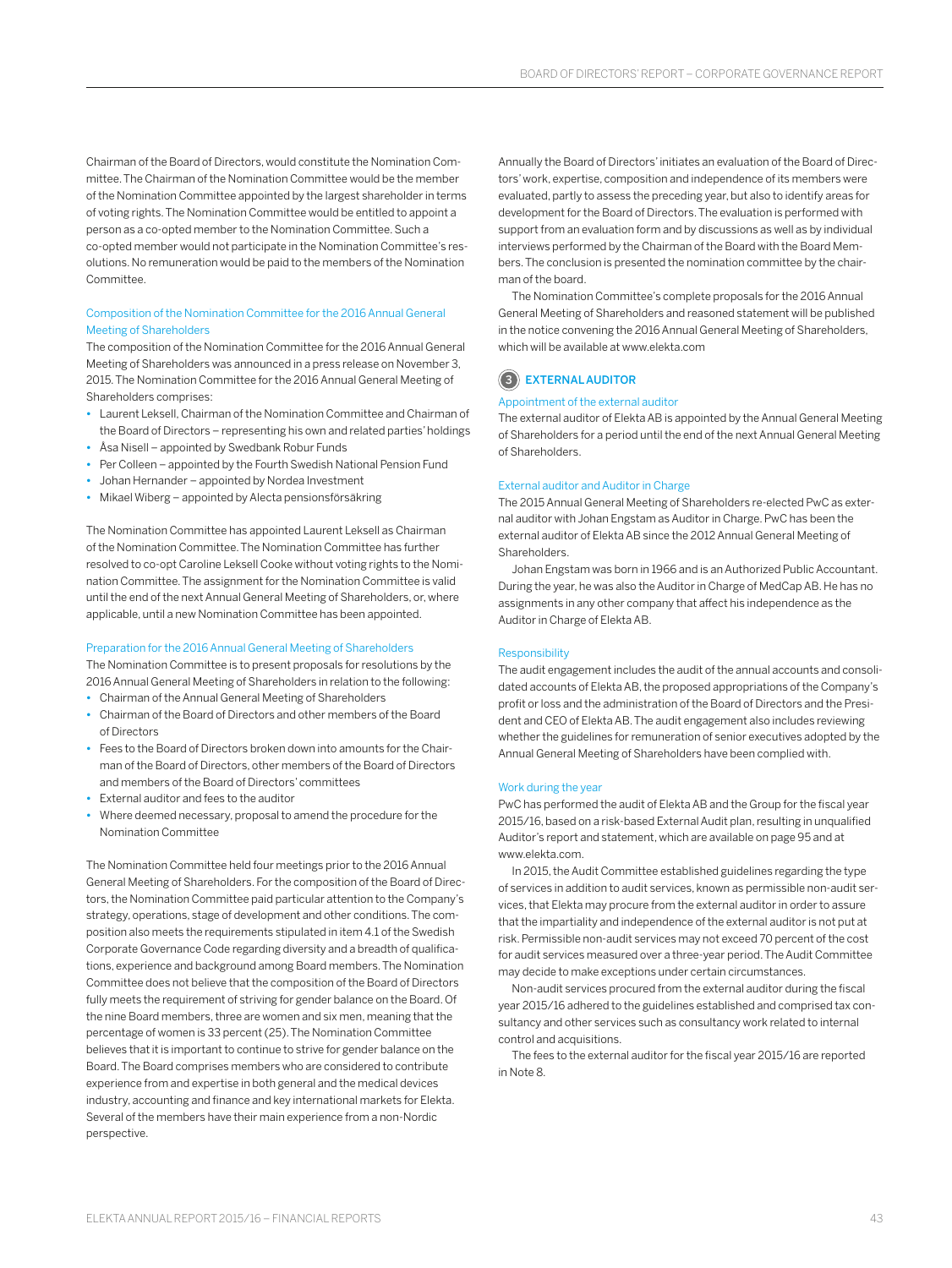## **4** BOARD OF DIRECTORS

#### Appointment of the Board of Directors

The Board of Directors of Elekta AB ("the Board") is appointed by the Annual General Meeting of Shareholders for a period until the end of the next Annual General Meeting of Shareholders. According to the Articles of Association of Elekta AB, the Board is to have between three and ten members with not more than five deputy members. There are no other rules in the Articles of Association concerning the appointment or removal of members of the Board.

#### Composition and independence of the Board of Directors

The Board of Directors comprises nine members. The members of the Board are Laurent Leksell, who is also the Chairman of the Board, Luciano Cattani, Siaou-Sze Lien, Tomas Puusepp, Wolfgang Reim, Jan Secher, Birgitta Stymne Göransson, Johan Malmquist and Annika Espander Jansson. There are neither deputy Board members nor employee representatives on the Board.

The General Counsel serves as secretary for the Board.

The composition of the Board meets applicable independence requirements as seven of the nine members of the Board have been deemed independent in relation to the Company, the Executive Management and major shareholders. These seven members are: Luciano Cattani, Siaou-Sze Lien, Wolfgang Reim, Jan Secher, Birgitta Stymne Göransson, Johan Malmquist and Annika Espander Jansson.

Attendance at Board meetings is shown in the table on pages 46–47.

#### Responsibility

The Board's work is regulated by the Swedish Companies Act, the Articles of Association, the Code and the Working Instructions for the Board of Directors.

The Board is responsible for the organization of Elekta AB and the management of the Company's operations in the interest of the Company and all shareholders. This includes appointing a President and CEO who is responsible for managing the day-to-day operations in accordance with instructions from the Board. The responsibilities for the Board also include:

- **•** Establishing overall goals and strategy
- **•** Defining guidelines to govern ethical conduct with the purpose to ensure long term ability of value creation
- **•** Ensuring an effective system for follow-up and control of the company operations and risks that the company and its operation challenge
- **•** Ensuring a satisfactory process for monitoring compliance with laws and regulations and other regulatory compliance requirements applicable for the company as well as compliance with internal company regulations
- **•** Ensuring that external information and communications are characterized by openness, and that they are accurate, reliable and relevant

The Working Instructions for the Board of Directors establish that the Board is to:

- **•** Hold at least seven ordinary meetings per year
- **•** Adopt finance and foreign exchange policies
- **•** Adopt a Code of Conduct
- **•** Approve a long-term plan and budget, including an investment budget
- **•** Approve investments and similar decisions where the amount of the transaction exceeds SEK 5 M if such a transaction falls outside the approved investment budget
- **•** Decide on acquisition or sale of real property or shares, or acquisition or sale of the assets of, or a major part of the assets of, another company
- **•** Decide on the establishment and liquidation of subsidiaries
- **•** Adopt guidelines for remuneration of senior executives to be approved by the Annual General Meeting of Shareholders
- **•** Decide on terms of employment for the President and CEO according to guidelines for remuneration of senior executives approved by the Annual General Meeting of Shareholders
- **•** Adopt the annual report, year-end report and interim reports

Within the Board, there is no special distribution of responsibilities among the members of the Board in addition to the duties that the Board has delegated to the Executive Compensation and Capability Committee and to the Audit Committee respectively.

#### Risk management

Risk management, internal governance and internal control are key components of Elekta's strategy and management processes. Elekta's Board of Directors assumes the overall responsibility for establishing an efficient risk management, internal governance and internal control system. The responsibility for maintaining the system is delegated to the President and CEO, who is assisted by the Executive Management and specifically established committees, functions and employees. Functions that are responsible for risk manage-

#### **THE WORK OF THE BOARD OF DIRECTORS INCLUDING SOME IMPORTANT AGENDA ITEMS IN 2015/16**

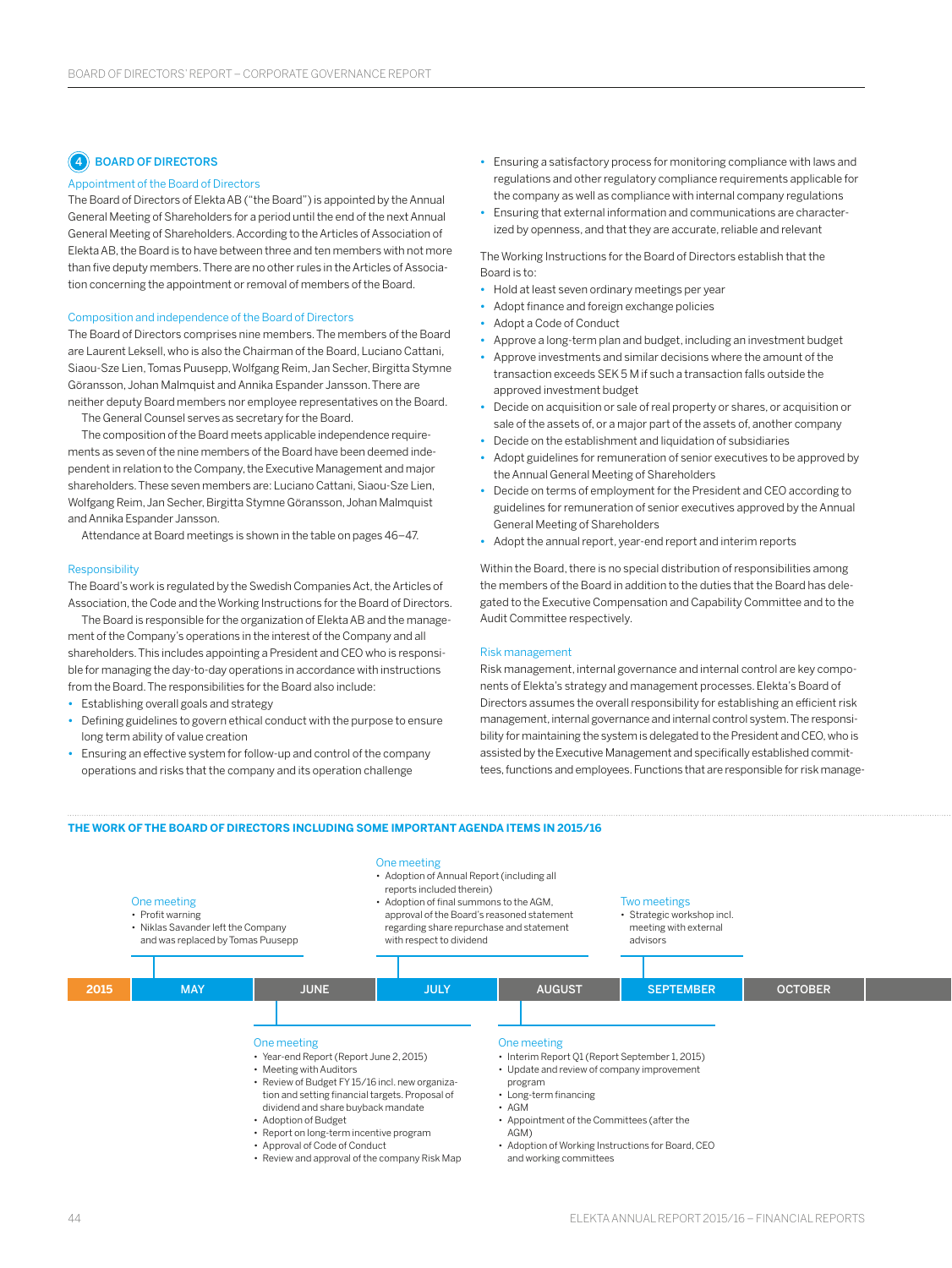ment, internal governance and internal control are continuously reporting status directly to the Board of Directors' and/or the Audit Committee.

Elekta's risk work focuses on assessing and managing strategic risks, operating risks, legal and regulatory risks, market and external risks and financial risks. A risk assessment is performed once a year in order to identify the risks related to the achievement of established objectives, compliance with laws and regulations, and financial reporting. The risks are documented in the Group's Risk Map, which was discussed by the Board during the year. The Board of Directors also manage subjects for decision that include risk management in for example Elekta's strategy and management processes and business decisions.

#### Work during the year

During the fiscal year 2015/16, the Board held twelve minuted meetings. Attendance at Board meetings is shown in the table on pages 46–47. These meetings are normally held at the Elekta's head office in Stockholm. Representatives from the Executive Management and other senior managers regularly attend Board meetings to report on matters within their respective area of responsibility. For ordinary Board meetings, an agenda with decision supporting material is available ahead of the meetings. The work of the Board including important agenda items in 2015/16 is shown in the table below.

#### 4.1 EXECUTIVE COMPENSATION AND CAPABILITY COMMITTEE

Appointment of the Executive Compensation and Capability Committee The Board shall appoint an Executive Compensation and Capability Committee ("ECCC"), which shall consist of at least two members of the Board, of whom at least one shall be independent of the Company and its Executive Management.

#### Composition

The Executive Compensation and Capability Committee consists of five members appointed by the Board at the first Board meeting following the election of the Board by the Annual General Meeting of Shareholders for a term of one year. The members of the Committee are Laurent Leksell, who is also the Chairman of the Committee, Luciano Cattani, Siaou-Sze Lien, Tomas Puusepp and Johan Malmquist. Attendance at Committee meetings and independence are shown in the table on pages 46-47. The President and CEO

also attends the Committee's meetings and the Group VP Human Resources serves as secretary for the Committee.

#### Responsibility

The objective of the Executive Compensation and Capability Committee is to ensure a fair and equitable remuneration scope and structure for managers at Elekta. Such remuneration should be designed to contribute to generating maximum value for shareholders and customers, while maintaining the Group's market competitiveness. It should further be designed to ensure the Group's ability to attract, motivate and retain managers who are key to achieving the business objectives of the Group. This applies to remuneration structures for senior executives in the Executive Management and for other remuneration structures targeting all Elekta managers. The objective of the Committee is also to ensure succession planning and reviews of management succession plans for senior management levels and other Group-critical positions, and to ensure gender and diversity analysis and actions. Furthermore, the objective of the Committee is to ensure senior management competencies and capabilities including organization development programs. The Committee works in accordance with Directive for the Executive Compensation and Capability Committee adopted by the Board. The Committee keeps the Board regularly informed and refers matters to the Board for decision as necessary.

#### Work during the year

During the fiscal year 2015/16, the Executive Compensation and Capability Committee held twelve minuted meetings. Attendance at Committee meetings is shown in the table on pages 46-47. The most important agenda items at the meetings were:

- **•** Recruitment of a new CEO of Elekta AB
- **•** Remuneration review including variable remuneration of the Executive Management
- **•** Compensation analysis for the Executive Management
- **•** Evaluation and update of Elekta's Performance Share Plan for the Executive Management
- **•** Preparations for a new long-term incentive program for 2015/16 for key individuals not included in the Executive Management
- **•** Follow-up of compliance with the guidelines for remuneration of senior executives approved by the Annual General Meeting of Shareholders

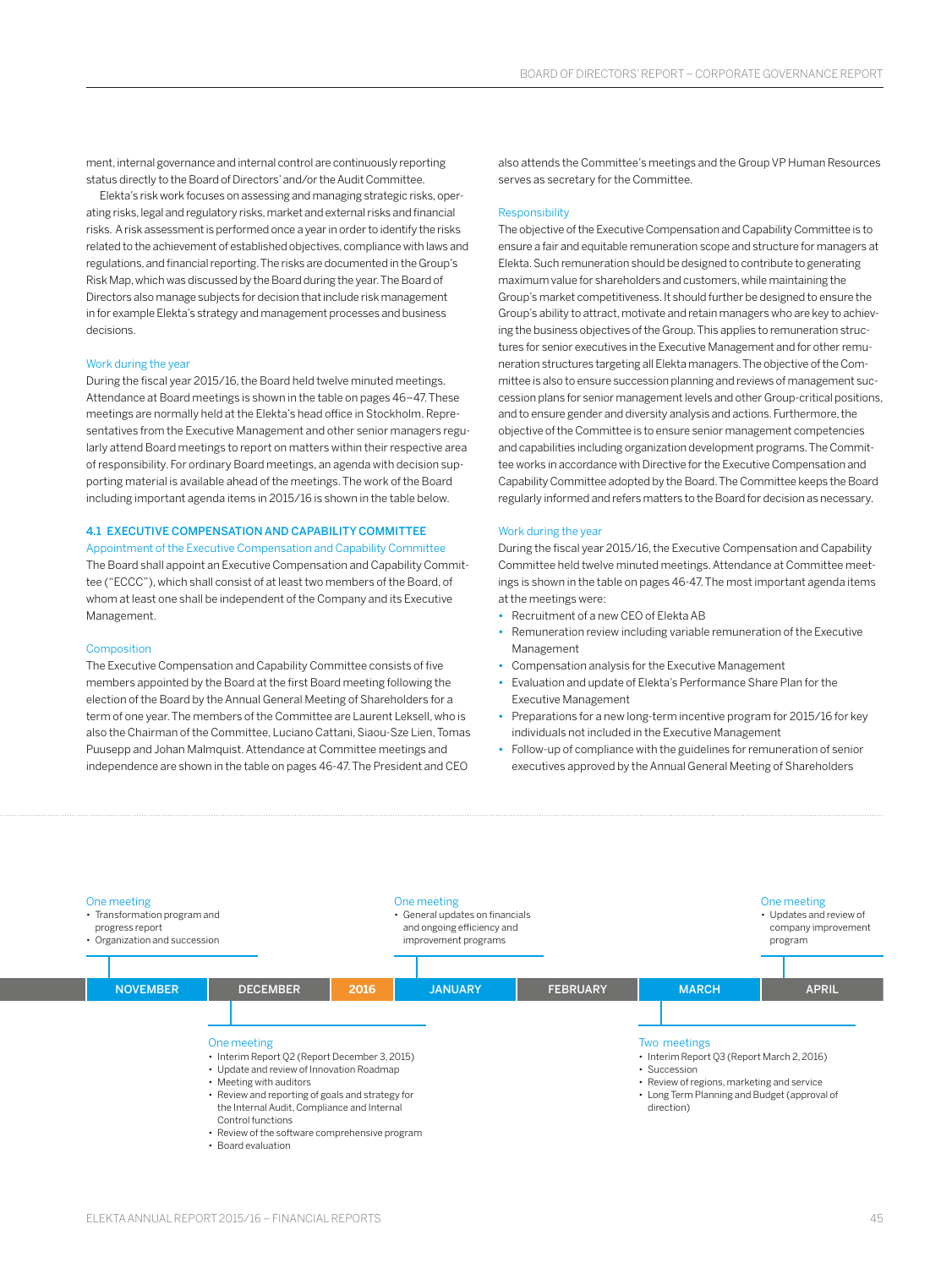# Board of Directors



#### 1. LAURENT LEKSELL

First elected: 1972 *Board chairman Chairman of the Executive Compensation and Capability Committee* Attendance: 12/12 11/12 Total fees: 1,075,000 90,000

#### Education:

MBA and PhD from Stockholm School of Economics

#### Independence:

Year of birth: 1952

Not independent in relation to the Company and the Executive Management and, being the Company's largest shareholder, not independent in relation to major shareholders

#### Other Board assignments:

Board chairman: Leksell Social Ventures

Board member: International Chamber of Commerce (ICC) and Stockholm School of Economics

#### Holdings in Elekta AB

(own and closely related parties): 14,250,000 A-shares, 9,306,624 B-shares, 3,562,500 A-convertibles and 2,032,371 B-convertibles

#### Principal work experience and other information:

Founder of Elekta and Executive Director from 2005 to 2013. Former President and CEO of Elekta during the years from 1972 to 2005. Among others, Assistant Professor and Faculty member of Stockholm School of Economics, IFL and Insead Fontainebleau, and Visiting Scholar at Harvard Business School

#### 2. LUCIANO CATTANI1)

First elected: 2008

*Member of the Board Member of the Executive Compensation and Capability Committee*

### Attendance: 11/12 10/12

Total fees: 460,000 50,000 Year of birth: 1945

#### Education:

Master of Science in Economics from the University of Rome

#### Independence:

Independent of the Company and the Executive Management and independent of major shareholders

#### Other Board assignments: – Holdings in Elekta AB (own and closely related parties): 20,000 B-shares and 10,000 B-convertibles

Principal work experience and other

#### information:

President for EMEA at Stryker Corporation from 2001 to 2004, Group President International at Stryker Corporation from 2005 to 2008, and Executive Vice President International Public Affairs at Stryker Corporation from 2008 to 2010. Since 2012, CEO of Eucomed (European MedTech Industry Trade Association)

#### 3. ANNIKA ESPANDER JANSSON2)

First elected: 2015

*Member of the Board Member of the Audit Committee* Attendance: 8/12 1/4 Total fees:  $\blacksquare$  460,000  $\blacksquare$  -Year of birth: 1964

#### Education:

Bachelor of Science in Chemistry from Uppsala University/University of Michigan, and MBA in International Business Management from Uppsala University, Sweden

#### Independence:

Independent of the Company and the Executive Management and independent of major shareholders

#### Other Board assignments:

Board member: Lifco AB, Esperio AB, Asperia AB, and Sjöbergstiftelsen

#### Holdings in Elekta AB (own and closely related parties):

#### 8,000 B-shares Principal work experience and other

#### information:

25 years' experience as an advisor and investor, as well as from executive positions within the financial markets, among others from Handelsbanken, Enskilda Securities, and Catella. Operational experience from the pharmaceutical industry (Pharmacia) and currently partner at Captor Investment Management AB

### 4. SIAOU-SZE LIEN

#### First elected: 2011

*Member of the Board Member of the Executive Compensation and Capability Committee*

Attendance: 12/12 12/12

Total fees: 460,000 50,000

Year of birth: 1950

#### Education:

Bachelor of Science in Physics from Nanyang University and a Master of Science in Computer Science from Imperial College in London

#### Independence:

Independent of the Company and the Executive Eanagement and independent of major shareholders

#### Other Board assignments:

Nanyang Technological University (NTU), NTU's Confucius Institute, Japfa Ltd and Singapore Corporation of Rehabilitative Enterprises (SCORE)

#### Holdings in Elekta AB

(own and closely related parties): 10,000 B-shares

#### Principal work experience and other information:

Senior Executive Coach at Mobley Group Pacific Ltd after a 28-year career at Hewlett-Packard. Until 2006, Senior Vice President, Hewlett-Packard Services for the Asia-Pacific & Japan region

#### 5. JOHAN MALMQUIST3)

#### First elected: 2015

*Member of the Board Member of the Executive Compensation and Capability Committee*

Attendance: 8/12 9/12 Total fees: 460,000 50,000

Year of birth: 1961

### Education:

Bachelor Degree Stockholm School of Economics

#### Independence:

Independent of the Company and the Executive Management and independent of major shareholders

#### Other Board assignments:

Board chairman: Tingstad AB Board member: Mölnlycke Health Care AB,

1) Luciano Cattani has during part of the fiscal year acted as interim Managing Director for the Italian business. This assignment has not affected

Luciano Cattanis independence status as the nature of the assignment was temporary and only during a limited period of the fiscal year.

2) Annika Espander Jansson was elected at the Annual General Meeting 2015, and has thus attended board meetings from that date and onwards.

Annika Espander Jansson was furthermore elected as member of the Audit Committee at the end of the fiscal year.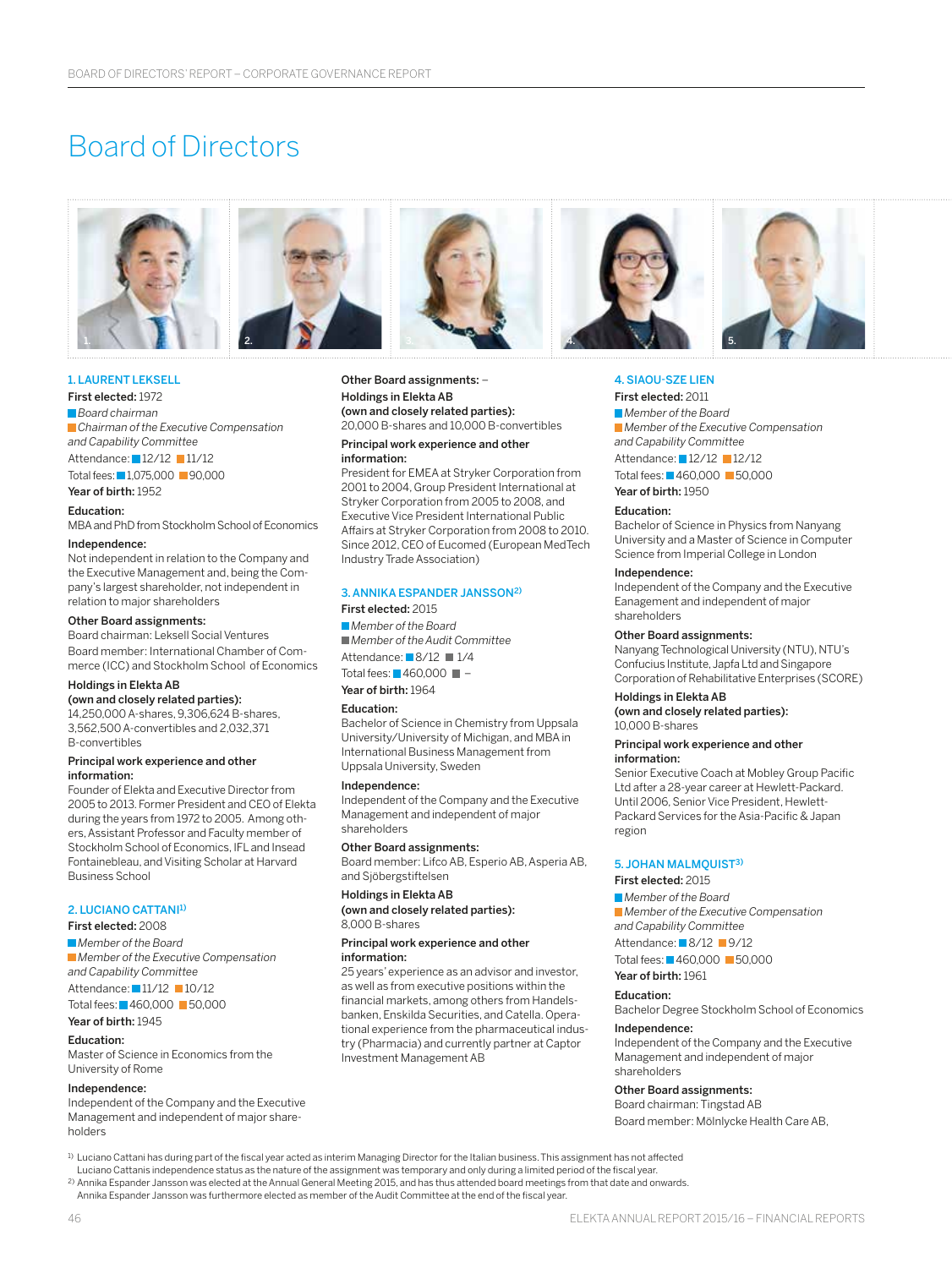

Dunkerstiftelserna, Chalmers University of Technology Foundation, SCA AB, Trelleborg AB, and Getinge

#### Holdings in Elekta AB (own and closely related parties): 20,000 B-shares

#### Principal work experience and other information:

Extensive experience from the medical technology industry, among others as president and CEO for Getinge AB between 1997 and 2015. Before that, various positions within the Getinge group and Electrolux group

### 6. TOMAS PUUSEPP4)

First elected: 2013 *Executive Director of the Board* Attendance: 12/12

Total fees:  $\blacksquare$ 

Year of birth: 1955

### Education:

Electrical Engineer, studies in Physics at the Royal Institute of Technology in Stockholm and at the University of Stockholm and Management (IEP) at IMD in Lausanne

### Independence:

Not independent in relation to the Company and the Executive Management but is independent in relation to major shareholders

#### Other Board assignments:

Board Chairman: Global Medical Investments GMIAB

Board member: The Swedish American Chamber of Commerce in New York and Permobil AB.

### Holdings in Elekta AB

(own and closely related parties): 652,000 B-shares

#### Principal work experience and other information:

Various positions at the Research Institute for Nuclear Physics, Scanditronix and Ericsson before being employed by Elekta in 1988. Since then, he has held various management positions within the Company, including head of Elekta's neurosurgery operations, President of Elekta's subsidiary in North America, global head of Elekta's sales, marketing and service operations, and President and CEO of Elekta during fiscal years 2005/06 to 2013/14, and during 2015/16

### 7. WOLFGANG REIM

#### First elected: 2011

*Member of the Board Member of the Audit Committee* Attendance: 11/12 2/5 Total fees: 460,000 *110,000* Year of birth: 1956

Education:

Master in Natural Sciences and PhD in Physics from the Federal Institute of Technology ETH in Zürich

#### Independence:

Independent of the Company and the Executive Management and independent of the major shareholders

Other Board assignments:

Board chairman: Ondal Medical Systems GmbH and DORC B.V. Board member: GN Store Nord A/S, Klingel GmbH from and Medlumics S.L.

#### Holdings in Elekta AB

(own and closely related parties): 17,500 B-shares

#### Principal work experience and other information:

Independent consultant focusing on the medical technology industry. Until the end of 2006, CEO of Drager Medical AG. At Siemens from 1986 until 2000, as President of the Special X Ray Products Division and CEO of the Ultrasound Division among other positions

#### 8. JAN SECHER

#### First elected: 2010

*Member of the Board Member of the Audit Committee* Attendance: 10/12 4/5 Total fees: 460,000 110,000

Year of birth: 1957

#### Education:

Master of Science in Industrial Engineering and Management from Linköping University in Sweden

#### Independence:

Independent of the Company and the Executive Management and independent of the major shareholders

#### Other Board assignments:

Board chairman: Peak Management AG

Board Member: The European Chemical Industry Council from October 2014

#### Holdings in Elekta AB

(own and closely related parties): 18,800 B-shares and 2,340 B-convertibles

#### Principal work experience and other information:

President and CEO of Perstorp AB from September 2013. Previously President and CEO of Ferrostaal AG from 2010 to 2012, operating partner of the US private equity fund Apollo in London from 2009 to 2010, CEO of Clariant AG in Basel from 2006 to 2008 and CEO of SICPA in Lausanne from 2003 to 2005. Before he held various leading positions in the ABB Group during the years from 1982 to 2002

### 9. BIRGITTA STYMNE GÖRANSSON

#### First elected: 2005

*Member of the Board Chairman of the Audit Committee* Attendance: 12/12 5/5 Total fees: 460,000 200,000

### Year of birth: 1957

### Education:

MBA from Harvard Business School and Master of Science in Chemical Engineering and Biotechnology from the Royal Institute of Technology in Stockholm

### Independence:

Independent of the Company and the Executive Management and independent of the major shareholders

#### Other Board assignments:

Board chairman: Medivir AB (until May 2016), HL Display and Fryshuset Foundation

Board member: Pandora AS, Rhenman & Partners Asset Management AB, Midsona AB, Bioinvent International AB, and Sophiahemmet, and as per May 2016, board member of Capio AB

### Holdings in Elekta AB

(own and closely related parties): 6,100 B-shares and 1,900 B-convertibles

#### Principal work experience and other information:

President and CEO of Memira Group 2010 to 2013. CEO of Semantix Group 2005 to 2009, and COO/CFO of Telefos 2001 to 2005. Before that, various managerial positions, including Åhléns AB, Gambro and McKinsey & Co.

3) Johan Malmquist was elected at the Annual General Meeting 2015, and has thus attended board meetings from that date and onwards. 4) Tomas Puusepp was Elekta´s President and CEO from May 13, 2015 until June 9, 2016. For information about Tomas Puusepp´s remuneration, se Note 5.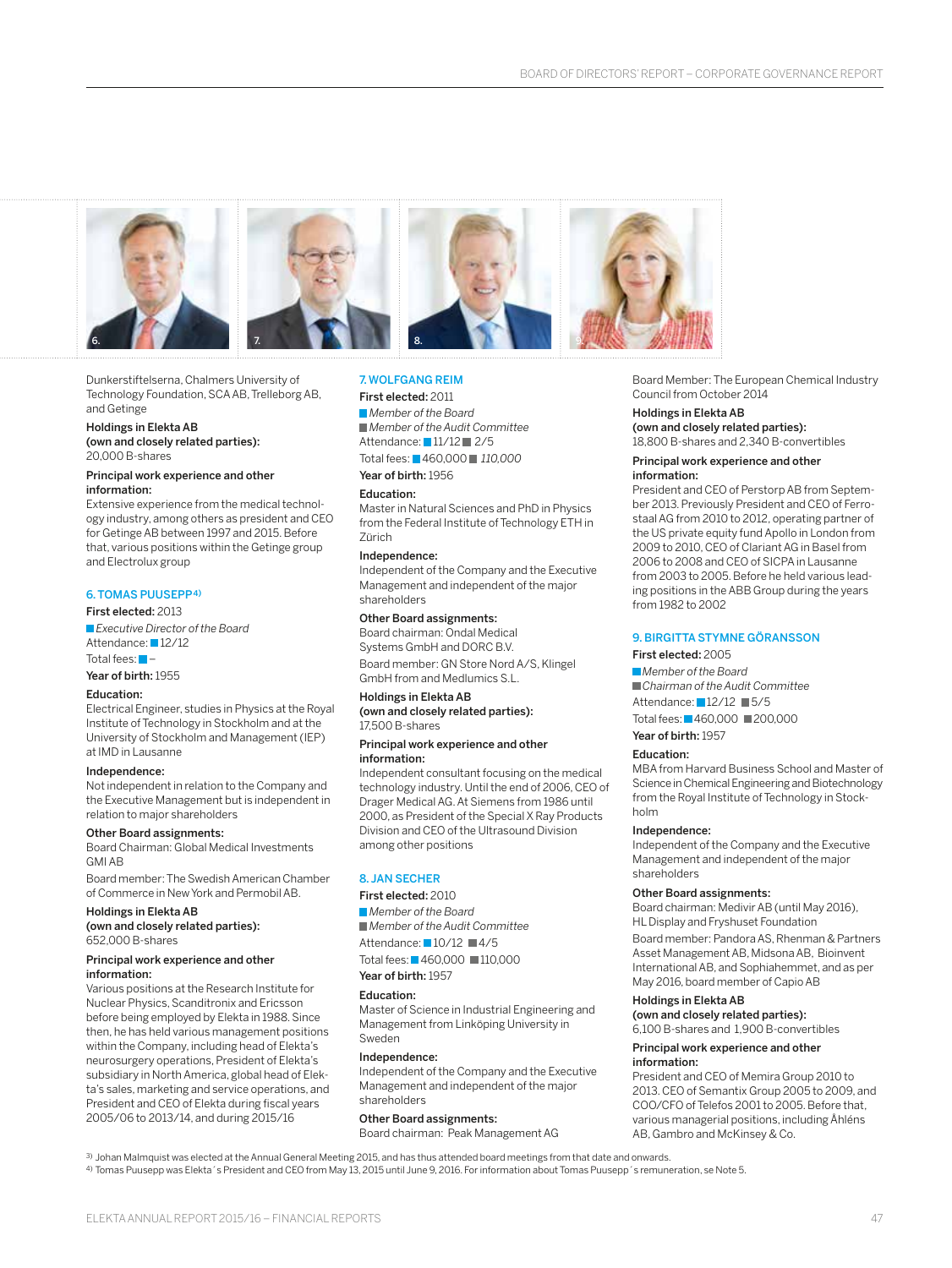- **•** Succession planning and reviews of management succession plans for senior management levels and other Group-critical positions
- **•** Preparation of the Board's recommendations regarding guidelines for remuneration of senior executives for the next Annual General Meeting of Shareholders

#### 4.2 AUDIT COMMITTEE

#### Appointment of the Audit Committee

The Board shall appoint an Audit Committee, which shall consist of at least three members of the Board with at least one qualifying as a financial expert. The majority of the Committee members are to be independent of the Company and its Executive Management. At least one member of the Committee who is independent of the Company and its Executive Management shall also be independent of the Company's major shareholders.

#### Composition

The Audit Committee consists of four members, of which three were appointed by the Board at the first Board meeting following the election of the Board by the Annual General Meeting of Shareholders for a term of one year. The fourth member was appointed at the end of the fiscal year. The members of the Committee are Birgitta Stymne Göransson, who is also the Chairman ofthe Committee, Jan Secher, Wolfgang Reim and Annika Espander Jansson. Attendance at Committee meetings and independence are shown in the table on pages 46–47.

The President and CEO, the CFO and the Chief Audit Executive also attend the Committee's meetings as well as the external auditor as applicable. The General Counsel serves as secretary for the Committee.

#### Responsibility

The objective of the Audit Committee is to monitor the Group's financial reporting and the effectiveness of the Group's internal control, internal audit and risk management. The objective is also to keep itself informed about the external audit of the annual report and consolidated report of Elekta AB as well as to review and monitor the impartiality and independence of the external auditor, and pay particular attention if the external auditor provides the Group with services other than audit services. Furthermore, the objective is to assist the Nomination Committee in preparing the proposal to the Annual General Meeting of Shareholders regarding election of external auditor. The Committee works in accordance with Working Instructions for the Audit Committee adopted by the Board. The Committee keeps the Board regularly informed and prepares matters to the Board for decision.

#### Work during the year

During the fiscal year 2015/16, the Audit Committee held four minuted meetings. Attendance at Committee meetings is shown in the table on pages 46–47. The most important agenda items at the meetings were:

- **•** Review of interim reports, year-end report and annual report 2015/16
- **•** Review of Group Risk Map
- **•** Review of accounting principles
- **•** Balance sheet review and cash flow analyses
- **•** Monitoring of the Global Internal Control project
- **•** Review of the Finance organization
- **•** Review of Charter for the Internal Audit function
- **•** Approval of Internal Audit plan
- **•** Review of Internal Audit Reports
- **•** Review of Compliance Reports
- **•** Review of External Audit plan
- **•** Review of External Audit reports
- **•** Evaluation of the external audit



#### Appointment of the President and CEO

The Board appoints Elekta AB's President and CEO.

Tomas Puusepp was appointed President and CEO of Elekta AB on May 13, 2015. Tomas Puusepp also served as President and CEO of Elekta AB from May 1, 2005 until April 30, 2014. More information about Tomas Puusepp is provided in the presentation of the Board of Directors on page 46–47. Tomas Puusepp was succeeded by Richard Hausmann on June 10, 2016. Remuneration of the President and CEO is described in Note 5.

#### Responsibility

The President and CEO is responsible for the day-to-day management of the Company in accordance with applicable laws and regulations as well as Internal Steering Documents including the Working Instructions for the Chief Executive Officer adopted by the Board and other instructions from the Board. The President and CEO also represents the Group in various contexts, leads the work of the Executive Management and makes decisions in consultation with the members of the Executive Management.

#### 6 EXECUTIVE MANAGEMENT

#### Appointment of the Executive Management

The President and CEO appoints the members of the Executive Management applying the Grandparent principle.

#### Composition

During the fiscal year 2015/16, Elekta's Executive Management comprised the President and CEO, the Chief Commercial Officer (COO), the Chief Financial Officer (CFO), the Chief Operating Officer, the Executive Vice President Region North America, the Executive Vice President Comprehensive Oncology Solutions, the Executive Vice President Research and Innovation, the Executive Vice President Marketing and Strategy, the Executive Vice President Legal and Compliance, and the Executive Vice President Human Resources.

A presentation of the Executive Management is provided on page 49. Remuneration of the Executive Management is described in Note 5.

#### Responsibility

The President and CEO is responsible for and leads the work and meetings of the Executive Management. The Executive Management makes joint decisions following consultation with various parts of the Group. The Executive Vice Presidents of the regions and Business Areas have the same responsibilities and decision-making authorities at the meetings.

#### Work during the year

The Executive Management meetings are normally held each month by telephone or in conjunction with visits to the Group's various offices and facilities.

During the fiscal year 2015/16, twelve minuted meetings with the Executive Management were held. The most important agenda items at the meetings were strategic and operational issues such as product development, acquisitions/divestments, investments, market development, organization, long-term plans and budget, and monthly and quarterly business and financial reviews.

| 6<br><b>Executive Management</b> |                   |            |                  |
|----------------------------------|-------------------|------------|------------------|
| Innovation                       | <b>Operations</b> | Commercial | <b>Functions</b> |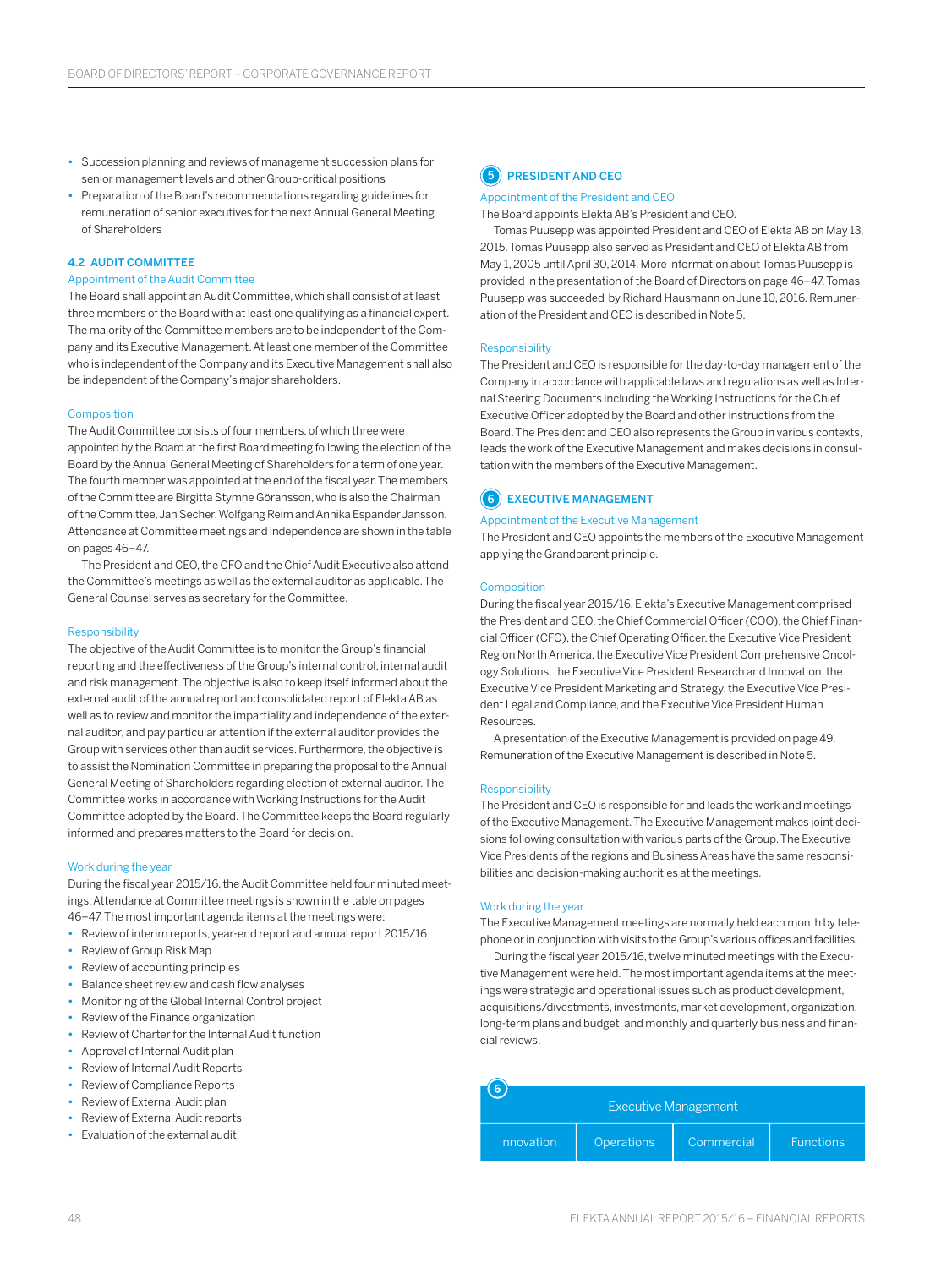# Executive Management



RICHARD HAUSMANN1) Year of birth: 1960 Role: President and CEO Employed since: 2016 Holdings3): 14,500 B-shares Education: Doctorate in Physics from Regensburg University, Germany



IAN ALEXANDER Year of birth: 1958 Role: Chief Commercial Officer (CCO) Employed since: 2008–2011 and since 2012 Holdings3): 1,332 B-shares



HÅKAN BERGSTRÖM Year of birth: 1956 Role: Chief Financial Officer (CFO) Employed since: 2001 Holdings3): 140,052 B-shares and 35,013 B-convertibles Education: Bachelor Degree in Economics from Umeå University



JOHAN SEDIHN2) Year of birth: 1965 Role: Chief Operating Officer (COO) Employed since: 1993 Holdings3): 79,462 B-shares and 20,203 B-convertibles Education: MSc in Industrial Engineering and Management from Linköping University



#### BILL YAEGER

Year of birth: 1961 Role: EVP Region Americas Employed since: 2000–2008 and since 2011 Holdings3): 12,200 B-shares Education: BSc in Electrical Engineering from University of Connecticut, MSc in Computer Engineering, and MBA from Syracuse University



TODD POWELL Year of birth: 1965 Role: EVP Global Engineering Employed since: 2005 (IMPAC 1992)

Holdings $3$ : -

Education: BSc Hons in High Energy Physics, Mathematics from California State University. Emphasis in Finance, Mergers and Acquisitions, and Strategies for Stable Innovation from Stanford Graduate School of Business



JOHN LAPRÉ Year of birth: 1964 Role: Chief Technology Officer (CTO) Employed since: 2011 (Nucletron 2009) Holdings3): 5,250 B-shares Education: MSc in Human Nutrition and Physiology, and PhD in Toxicology from Wageningen **University** 



MAURITS WOLLESWINKEL Year of birth: 1971 Role: EVP Marketing and Strategy Employed since: 2011 Holdings3): 5,000 B-shares Education: MSc in Mechanical Engineering from Delft University ofTechnology, and MSc in General Management from Nyenrode University



JONAS BOLANDER Year of birth: 1966 Role: EVP Legal and Compliance Employed since: 2001 Holdings3): 200 B-shares Education: Master of Laws from Stockholm University

- 1) On April 13, 2016 Elekta announced that the Board of Directors had appointed Richard Hausmann as new President and CEO effective June 10, 2016. Richard Hausmann succeeded Tomas Puusepp, for more information about Tomas Puusepp see pages 46-47.
- 2) Johan Sedihn, Elekta's Chief Operating Officer, will temporarily lead Human Resources in addition to his other responsibilities, as Valerie Binner, Executive Vice President Human Resources, left the company as per June 10, 2016.
- 3) Own and closely related parties.
- ELEKTA ANNUAL REPORT 2015/16 FINANCIAL REPORTS 49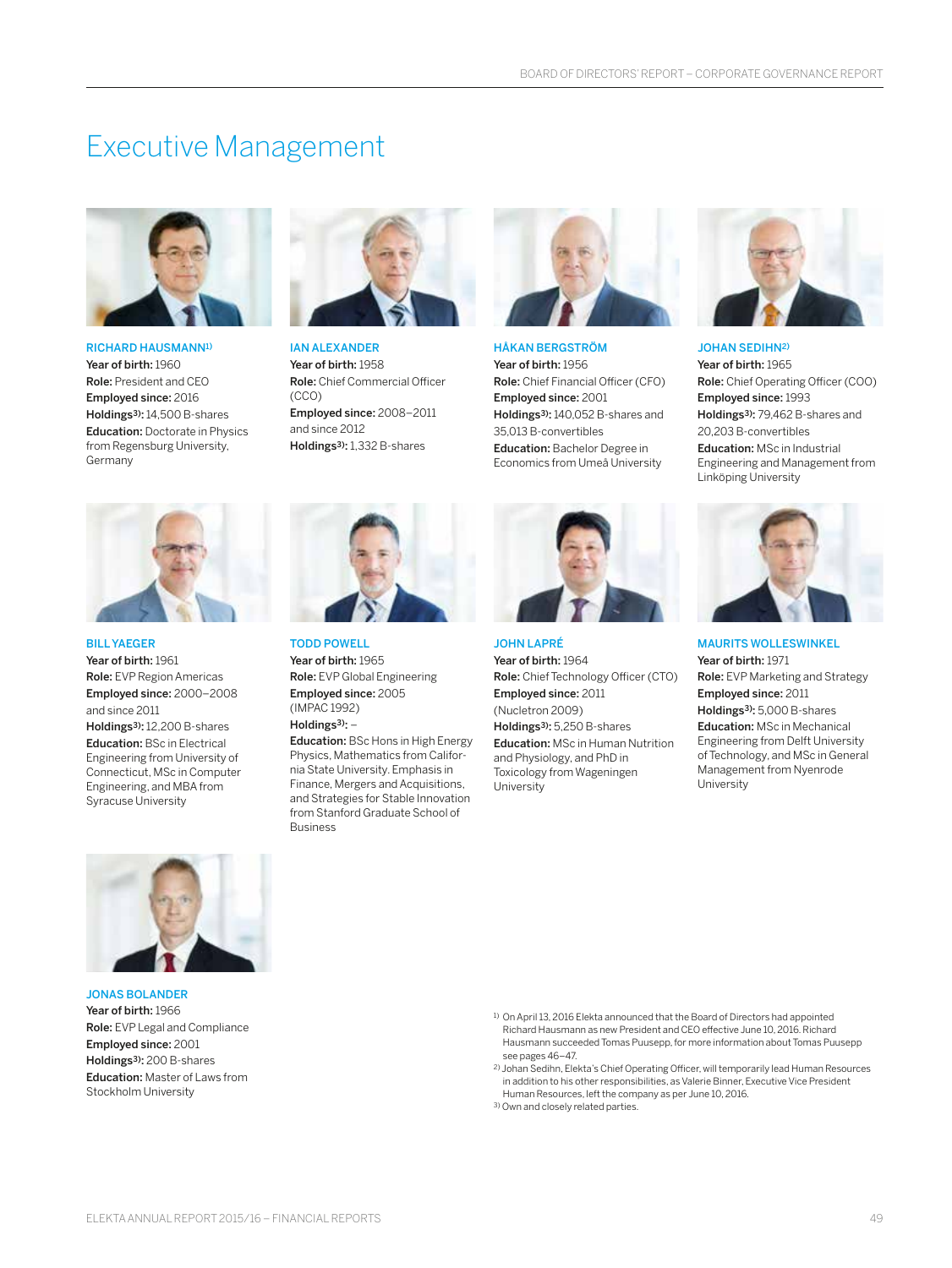### COMPLIANCE

Establishment and responsibilities of the Compliance function The Compliance function is headed by a Global Compliance Officer.

#### Responsibility

The Compliance function's responsibilities is to review and evaluate compliance issues within the organization and ensuring that management and employees of the Group are in compliance with the rules and ethical regulations in the most significant risk areas such as anti-corruption and interactions with healthcare professionals, export control and competition law. The Global Compliance Officer reports functionally to the General Counsel but functions as an independent and objective body ensuring compliance concerns are being appropriately resolved and reported to the Audit Committee of the Board of Directors.

#### Work during the year

Focus areas during the year included the following:

- **•** Strengthening the compliance program to prevent corruption and issues clarifying regulations for the interaction between Elekta and healthcare professionals and their employees.
- **•** Continuously updating the Compliance function by recruiting Compliance Officers in Asia and Europe.
- **•** Initiating Group-wide employee training in Elekta's Code of Conduct and ethical blindness in collaboration with Professor Guido Palazzo, IMD.
- **•** Establishing an automated Compliance Desktop process for ensuring efficiency and risk-based due diligence of parties including business partners.
- **•** Establishing a well-defined strategy for the work and organization of the Compliance Function for the year ahead.
- **•** Assisting management and the local organization with ongoing investigations of Elekta's Italian operations regarding alleged violations connected with public procurement.
- **•** Internal investigations including the preparation of proposed measures in consultation with management and the Board of Directors.

#### Reporting to the Board

Since the Audit Committee monitors regulatory compliance in the Group on behalf of the Board of Directors, it is necessary to have regular information about how the Company manages and prevents compliance risks. It is important that the Board is well informed of both the preventive measures and any weaknesses in order to ask the right questions and remain a critical reviewer of the operations.

Elekta's Global Compliance Officer presents the progress of the riskbased compliance program at each scheduled Committee meeting, and reports on any incidents and the status of ongoing investigations. In addition, the entire Board of Directors meets with the Global Compliance Officer at least once a year. A written compliance report is submitted at every information meeting.

In addition to continuous reporting, the Audit Committee evaluated and approved the strategic plan for the continued work and organization of the Compliance function during the year. The strategic plan was produced based on risk analyzes, which also included the geographic risk via a calculated Elekta Risk Score.

### **8** OUALITY AND REGULATORY AFFAIRS (O&RA) Appointment

The Quality and Regulatory Affairs (Q&RA) function is headed by a Global Vice President Quality & Regulatory Affairs, Global Q&RA.

#### Responsibility

The Q&RA function's responsibilities include supporting management in its efforts to comply with regulatory requirements for products, quality systems and market entry. The function interacts and provides transparency to management and external regulatory bodies. The function is responsible for the quality system infrastructure and compliance, product clearances and approvals, and post market vigilance and recall reporting. The function is also responsible for and conducts internal audits of the quality system and regulatory compliance. The Global Vice President Quality & Regulatory Affairs reports to the CEO.

#### Work during the year

- **•** Ensuring product approval for regulatory market entry
- **•** Implementation of Internal Audit plan
- **•** Managing inspections from different authorities and organizations, all with positive outcomes
- **•** Interacting with authorities in different regulatory forums and represented different industry associations in discussions with authorities worldwide

### 9 INTERNAL AUDIT

#### Appointment

The Internal Audit function, is headed by a Chief Audit Executive. A new Chief Audit Executive of the Company took office on February 1, 2016.

#### Responsibility

The Internal Audit function is an independent and objective assurance and consulting activity. The Chief Audit Executive reports functionally to the Audit Committee, and administratively to the Chief Financial Officer (CFO). The scope of the Internal Audit function encompasses the examination and evaluation of the adequacy and effectiveness of Elekta's governance, risk management and internal control processes as well as the quality of performance in carrying out assigned responsibilities to achieve the Group's objectives as part of the assurance activity. It also encompasses consulting activities and advisory support in relation to Elekta's governance, risk management, and internal control processes.

The Internal Audit function works in accordance with the Charter for the Internal Audit function adopted by the Board.

#### Work during the year

- **•** Preparation and review of Group Risk Map
- **•** Establishment of an Internal Audit plan
- **•** Internal Audit of Risk and Control matrices for processes encompassed by the Global Internal Control project, Control Self-Assessment and other risk areas
- **•** Special investigations
- **•** Advisory support to the Internal Control function
- **•** Member of Program Management Office for the Global Internal Control project
- **•** External Audit co-ordination
- **•** Audit Committee meeting planning
- **•** Internal Audit Reports to the Executive Management, the Audit Committee and the Board of Directors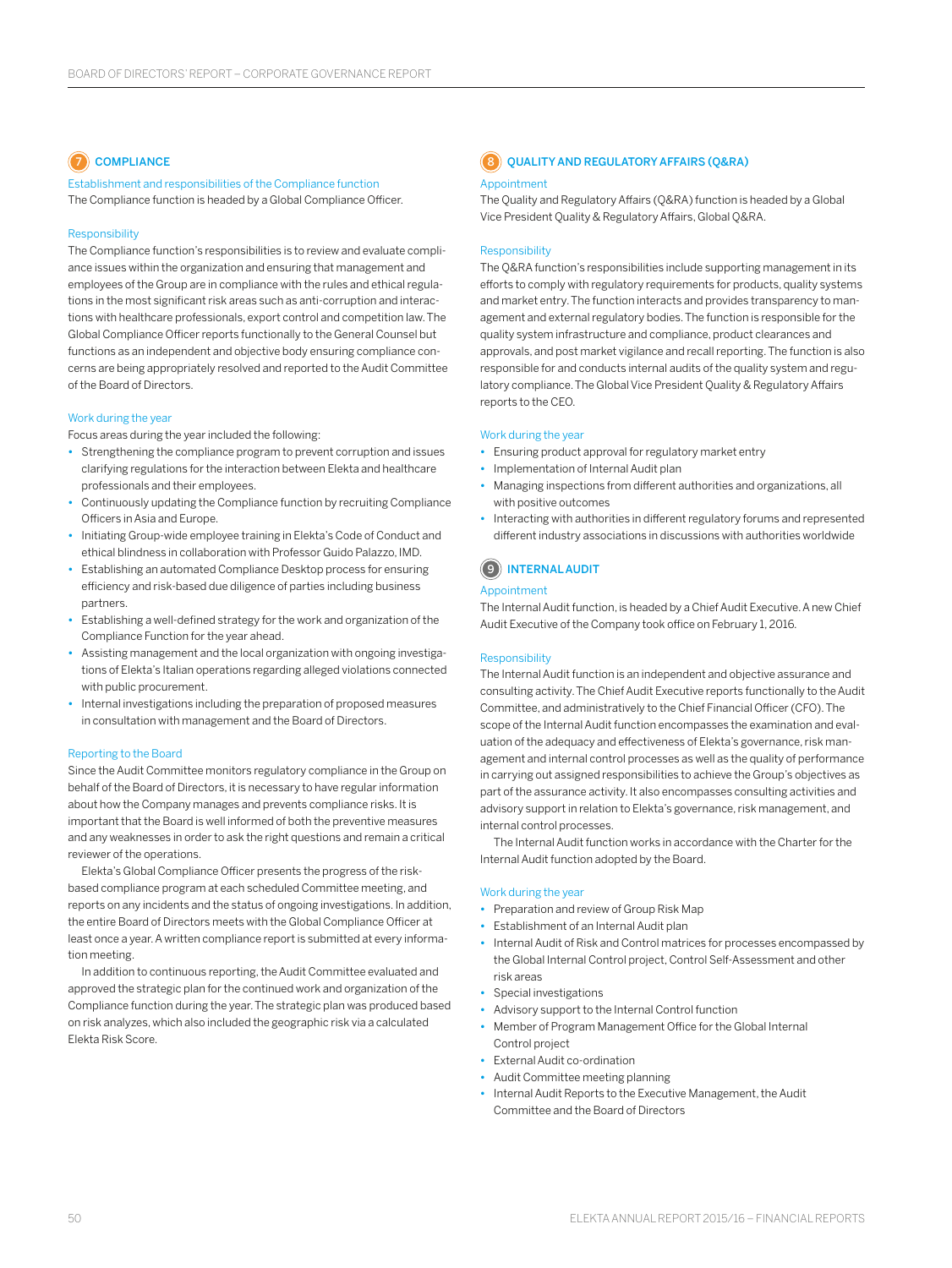### **ELEKTA GOVERNANCE FRAMEWORK**

As at April 30, 2016

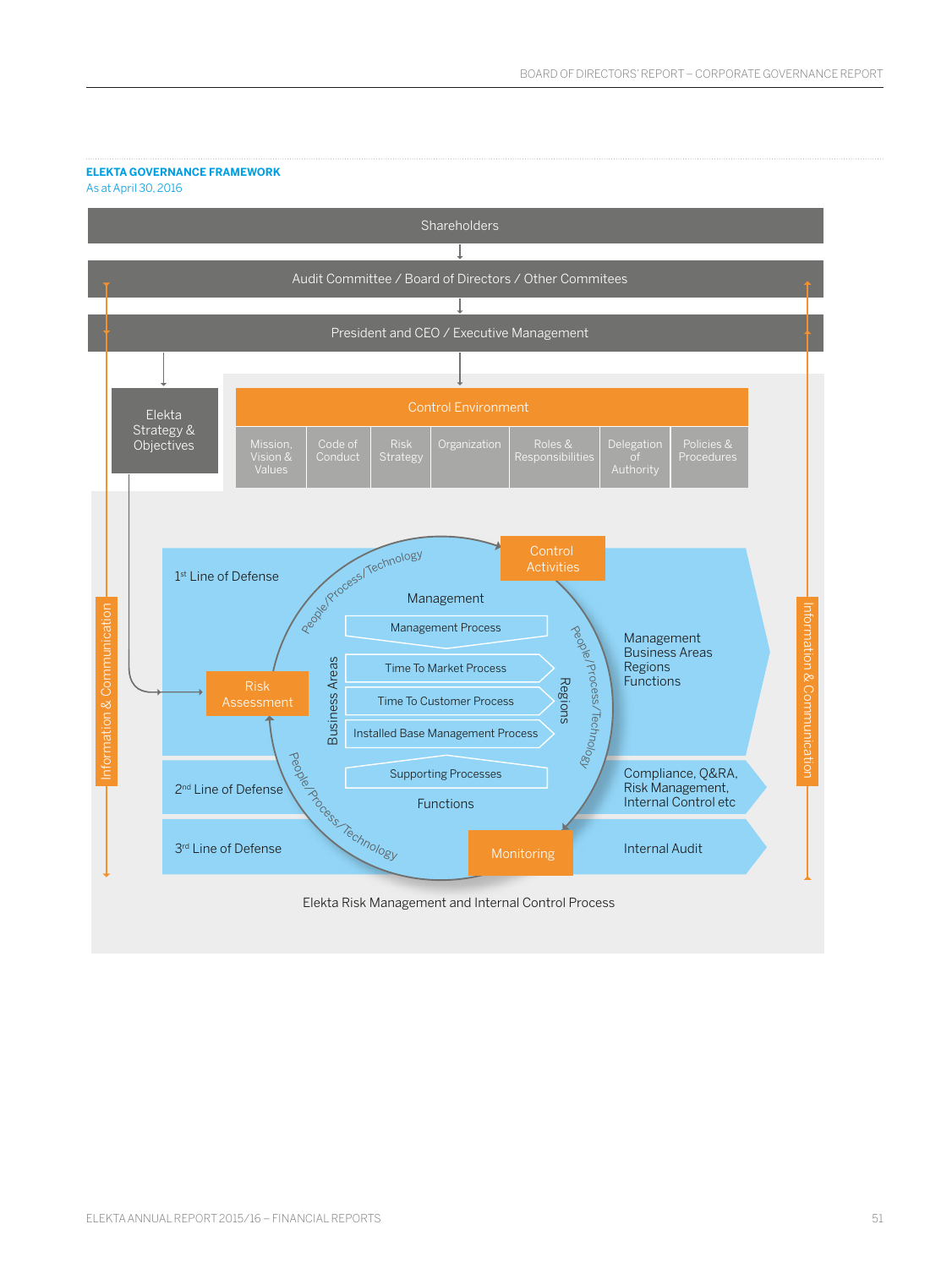#### ELEKTA GOVERNANCE FRAMEWORK

#### Elekta Governance Framework – overall aims and responsibilities *Elekta Strategy & Objectives*

A brief description of how the Elekta Group is governed and controlled is provided below, based on the distribution of rights and responsibilities, including decision-making, among different corporate bodies according to laws and regulations and Internal Steering Documents. A structure is provided through which Elekta's objectives and the means of attaining these objectives and monitoring performance are set. The objectives reflect choices made on how the Group seeks to create, preserve and realize value for its stakeholders. Governance is twofold; it concerns both effectiveness and accountability. Effectiveness is measured by performance and accountability includes all issues surrounding disclosure and transparency.

#### *Elekta Risk Management and Internal Control Process*

Objective setting is a prerequisite necessary to internal control and a key part of the Elekta Strategy and Management processes. Therefore, Elekta's corporate governance encompasses both the Strategy and Management processes, outlining the establishment of both long-term objectives and strategies with at least a three-year perspective and short-term objectives and plans with a one-year perspective, and the Risk Management and Internal Control process.

#### *Shareholders, Board of Directors, Audit Committee, other Committees, President and CEO, and Executive Management*

The Board, appointed by the Shareholders, and its Committees assume the overall responsibility for establishing effective governance of Elekta including risk management and internal control. The responsibility for designing, implementing and conducting effective governance including risk management and internal control is delegated to the President and CEO, who is assisted by the Executive Management, other operational managers and personnel, the so-called "First Line of Defense". In addition, specifically established functions such as Compliance, Quality and Regulatory Affairs (Q&RA), Risk Management and Internal Control provide guidance and assessments on governance, risk management and internal control related to their areas of expertise, the so-called "Second Line of Defense", which also comprise Board and management oversight at different levels. The Internal Audit function, the so-called "Third Line of Defense", provides independent and objective assurance and advisory support to management on governance, risk management and internal control.

#### Elekta Risk Management and Internal Control Process

The starting point for Elekta's work on risk management and internal control is the 2013 updated Internal Control – Integrated Framework (Framework), and the Enterprise Risk Management Integrated Framework (ERM Framework), both established by the Committee of Sponsoring Organizations of the Treadway Commission (COSO). The COSO Framework is based on 17 fundamental principles linked to the five components; Control Environment, Risk Assessment, Control Activities, Monitoring, and Information and Communication.

Elekta has defined risk management and internal control as a process, effected by the Board and its Committees, the President and CEO, the Executive Management and other managers and personnel, designed to provide reasonable assurance regarding the achievement of objectives relating to:

#### Operations

- **•** Effectiveness and efficiency of operations
- **•** Safeguarding assets against loss

#### Reporting

**•** Reliability, timeliness and transparency of internal and external financial and non-financial reporting

#### Compliance

**•** Adherence to applicable laws and regulations, and Internal Steering Documents

Risk Management and Internal Control over Financial Reporting is a "subset" of the Risk Management and Internal Control Process. Refer also to "The Board of Directors' Report on Risk Management and Internal Control over Financial Reporting" below.

#### *Business Areas, Regions, Functions, Management, People,*

*Process, Technology*

The Risk Management and Internal Control Process is applicable for the entire Elekta operations including Business Areas, Regions, Functions, Management, People, Process and Technology.

#### *Control environment*

Elekta's control environment comprises its mission, vision and values, Code of Conduct, risk strategy, organization, roles and responsibilities, delegation of authority, and policies and procedures. Policies and procedures clarify certain important aspects of the control environment such as Board independence from management, a commitment to attract, develop and retain competent individuals as well as performance measures, incentives and rewards to drive accountability for performance. To govern the operations, Elekta has established a Business Management System with Internal Steering Documents. The most important elements of this System are:

**•** Working Instructions for the Board of Directors, Working Instructions for the Chief Executive Officer, Instructions regarding financial reporting for the Board of Directors, Working Instructions for the Audit Committee, a Directive for the Executive Compensation and Capability Committee and a Charter for the Internal Audit function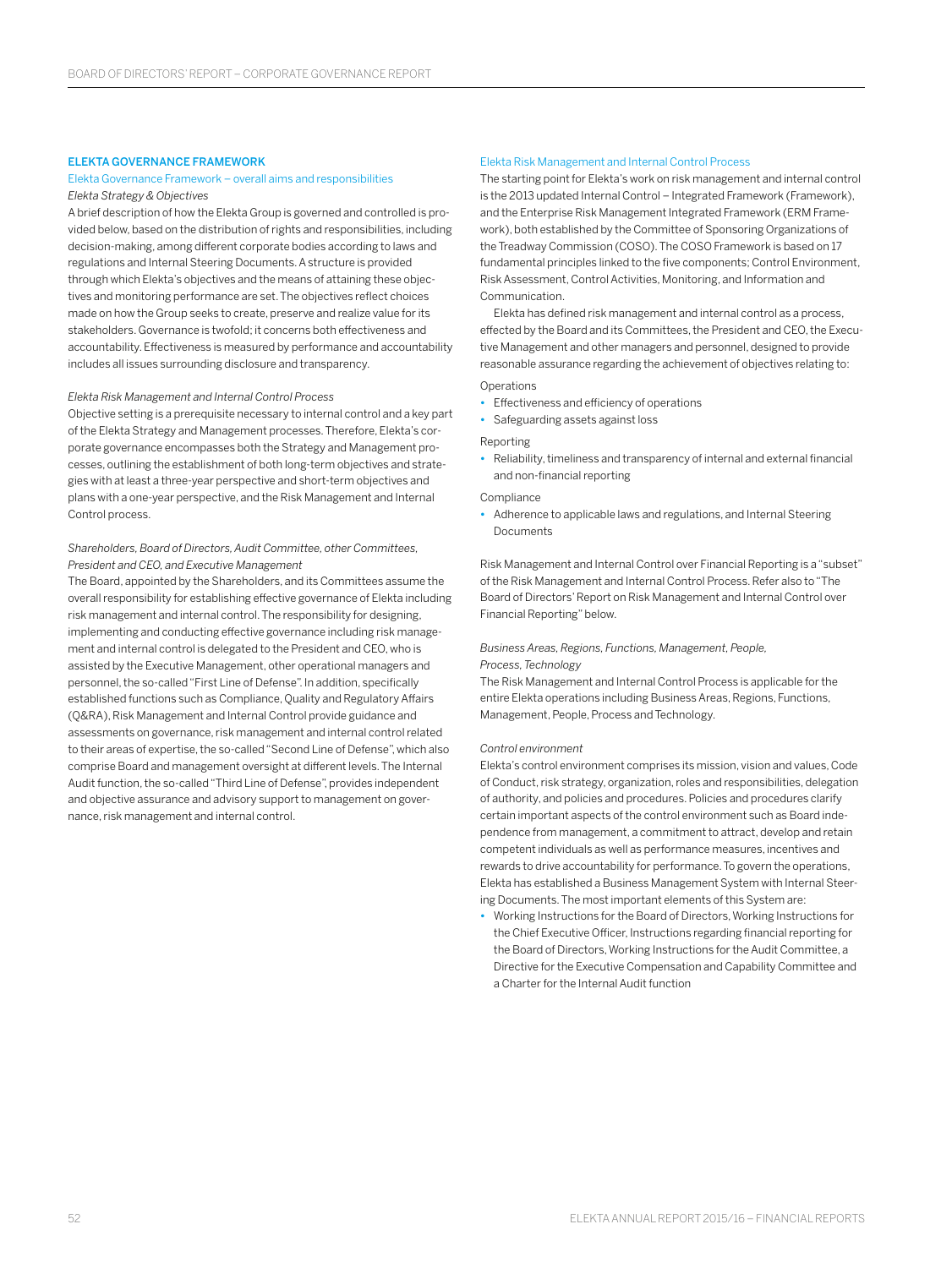- **•** Mission, vision and values
- **•** Code of Conduct
- **•** The organizational structure with defined roles and responsibilities and delegation of authority
- **•** Other policies and procedures such as the Anti-Corruption Policy, Whistle Blowing Procedure, Communication Policy, Quality Policy, Environmental Policy, IT Policies and HR Policies
- **•** Processes and work instructions, for example, the Strategy and Management processes, the main Business processes (Time To Market, Time To Customer and Installed Base Management), as well as Supporting processes

In addition to the Business Management System, Elekta has established a Financial Guide. Refer also to "The Board of Directors' Report on Risk Management and Internal Control over Financial Reporting" below.

#### *Risk Assessment*

All business activities involve risks from external and internal sources. Risk is defined as the possibility that an event will occur and adversely affect the achievement of objectives. Risks that are effectively managed may lead to opportunities and value creation, while risks that are not, could result in damages and losses.

An overall risk assessment is performed once a year in order to identify the risks to the achievement of objectives relating to strategy, operations, reporting and compliance. Risk assessments are performed by evaluating the identified risks from two different perspectives: the degree of impact the risk would have if it occurs, and the probability of the risk occurring. The risks are documented in the Group's Risk Map, which is updated during the year, as necessary. Risk responses are established to mitigate the risks in alignment with established risk strategies and risk tolerance as applicable and risk owners are appointed to manage the risks. Risk responses may fall within the following categories: accepting the risk, avoiding the risk, reducing the risk, sharing the risk and transferring the risk.

In addition, an overall risk assessment is performed once a year specifically regarding internal control over financial reporting. Refer also to "The Board of Directors' Report on Risk Management and Internal Control over Financial Reporting" below.

Read more about Elekta's risks and financial risk management on pages 36‒37 and in Note 2.

#### *Control Activities*

Control activities are the actions established through Elekta's policies and procedures that help ensure that management's directives to mitigate risks to the achievement of objectives are carried out.

Control activities are performed at all levels of the Group, within processes and over the IT environment. Control activities may be preventive or detective and comprise a range of manual and automated activities, such as authorizations and approvals, verifications, reconciliations, and business performance reviews, or a combination of the two.

#### *Monitoring*

Monitoring is done through ongoing evaluations, separate evaluations, or some combination of the two to ascertain whether the five components of risk management and internal control are present and functioning. Control Environment, Risk Assessment, Control Activities, Monitoring and Information and Communication.

Monitoring takes place on a real-time basis by operational managers and personnel and periodically by management at different levels of the Group, and the Audit Committee and the Board, and includes for example the following:

- **•** Review of business and financial performance
- **•** Review of Group Risk Map
- **•** Review of order bookings and revenue recognition
- **•** Review of Compliance Reports from the Compliance function
- **•** Review of Internal Audit Reports from the Q&RA function related to, for example, the quality system and regulatory compliance
- **•** Review of Internal Audit Reports from the Internal Audit function
- **•** Review of External Audit Reports from the external auditor

#### *Information and Communication*

Information and Communication relate to both internal and external information and communication. The Group obtains or generates and uses relevant and qualitative information from both internal and external sources to support the functioning of risk management and internal control. Internal communication is the means by which information is channeled down the organization on expected standards of conduct and established objectives, strategies and plans, but also channeled up the organization on performance and deviations to support internal decision-making including taking corrective actions. External communication enables inbound communication of relevant external information, but also information to external parties in response to laws and regulations and expectations.

Elekta has several internal communication channels, including an intranet, information letters and regular meetings. The aim is to ensure that essential information is available internally to relevant personnel in order for them to execute their areas of responsibility and make well-founded decisions effectively and efficiently. This includes the Elekta Business Management System with Internal Steering Documents and the Financial Guide. This also includes communication regarding long-term objectives and strategies, and shortterm objectives and plans.

In relation to the launch of the revised Code of Conduct in June 2015, a revised whistle blowing procedure and system has been implemented whereby employees can anonymously report misconduct. This involves an interactive voice response phone and online worldwide service available 24/7.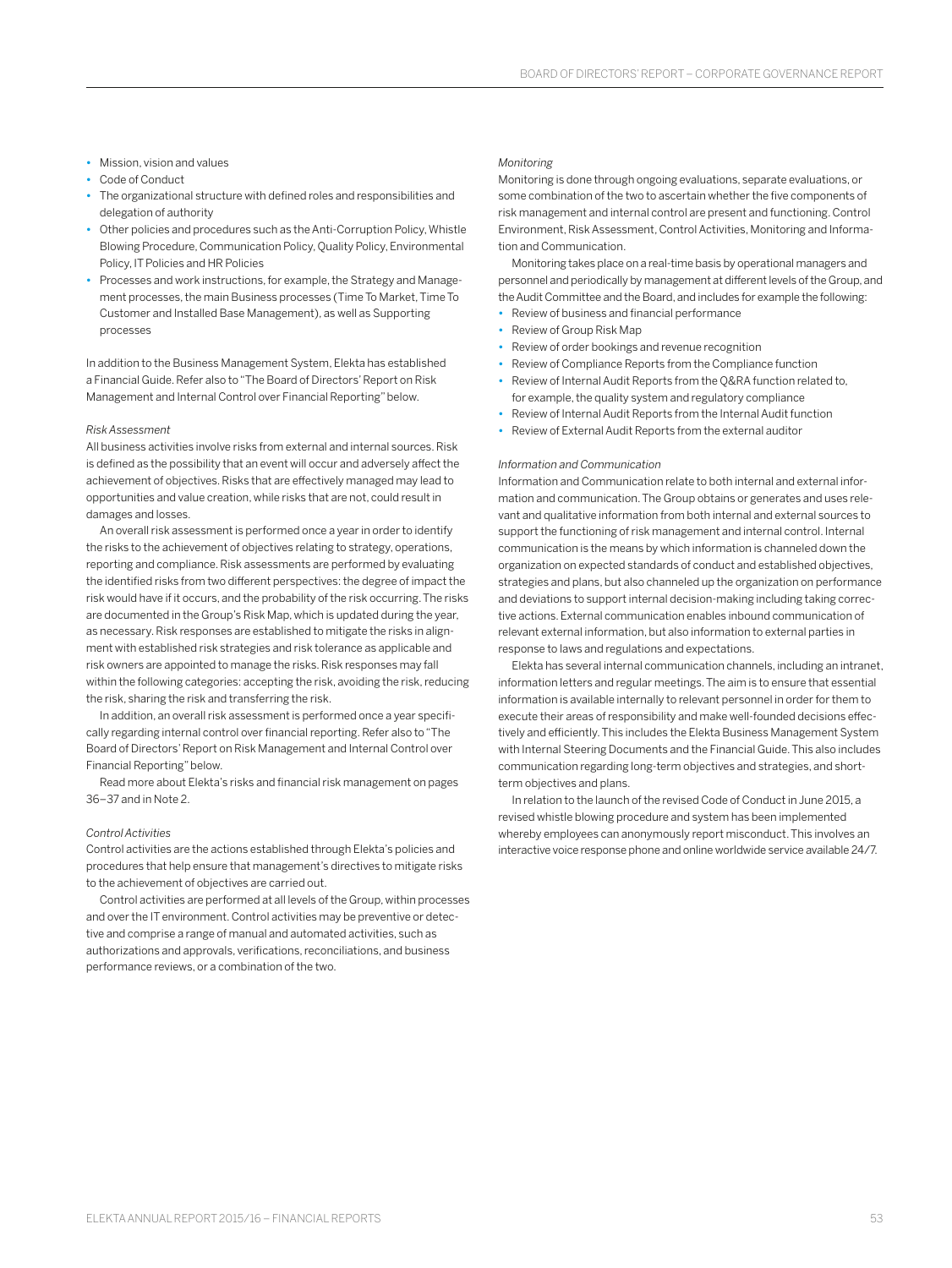#### THE BOARD OF DIRECTORS' REPORT ON RISK MANAGEMENT AND INTERNAL CONTROL OVER FINANCIAL REPORTING

The Board of Directors' Report on Risk Management and Internal Control over Financial Reporting has been prepared in accordance with the Annual Accounts Act and the Swedish Corporate Governance Code, and constitutes an integral part of the Corporate Governance Report. The external financial reporting is prepared in accordance with laws and regulations, applicable accounting standards, namely the International Financial Reporting Standards (IFRS), and other requirements on listed companies, such as the NAS-DAQ Stockholm Rule Book for Issuers.

Elekta's work on risk management and internal control over financial reporting is based on the 2013 updated Internal Control – Integrated Framework (the "Framework"), and the Enterprise Risk Management Integrated Framework (the "ERM Framework"), both established by the Committee of Sponsoring Organizations of the Treadway Commission (COSO). The COSO Framework is based on 17 fundamental principles linked to the five components: Control Environment, Risk Assessment, Control Activities, Monitoring, and Information and Communication.

#### Control Environment

Important elements of the Control Environment applicable for Elekta's financial reporting are the Financial Guide, including the accounting policy, reporting instructions, authorization policy and finance policy. In addition, there are other important elements of the Control Environment for financial reporting such as the Communication Policy and processes and work instructions to be found in the Elekta Business Management System.

#### Risk Assessment

Risk Assessment includes identifying any risk that the qualitative characteristics of useful financial information according to IFRS may not be fulfilled or the financial reporting assertions may not be supported. Risk assessment criteria include occurrence, completeness, accuracy, cut-off, classification, existence, rights and obligations, and valuation for profit and loss and balance sheet items in the financial reporting as applicable, but also information processing relating to input, processing and recording of data.

A Risk Assessment regarding internal control over financial reporting is performed once a year and covers profit and loss and balance sheet items in the financial reporting and related areas and processes. The work is documented in a Risk Map and included in Risk and Control Matrices (RACMs) per area and process.

#### Control Activities

Control Activities mitigate the risks identified to achieve set objectives through adherence to risk tolerance levels in terms of globally defined minimum internal control requirements over financial reporting. The control activities are documented in Risk and Control Matrices (RACMs) per area, process and risk.

Control Activities are aimed at preventing errors and irregularities from occurring and/or detecting errors and irregularities that may have occurred.

Control Activities can be manual or automated, such as authorizations and approvals, verifications, reconciliations, and business performance reviews, or a combination of the two.

- Control Activities comprise the following areas and processes:
- **•** Entity level controls over the Control Environment
- **•** General IT controls over IT system components, processes and data for a given IT environment including logical access, program change management, back-up and recovery
- **•** Process controls over processes such as Order Recognition, Order to Cash, Revenue Recognition, Purchase to Pay, Inventory, Payroll and Financial Statement Close.

The globally defined minimum internal control requirements over financial reporting comprise of entity level controls that are regulated through Elekta's Business Management System and internal control frameworks of standard controls that include IT general controls and process controls common for all Elekta companies and locally defined controls where necessary. The controls included in the internal control framework are documented in Risk and Control Matrices (RACMs) as standard models for all units and then specifically for each individual unit. All controls in the internal control framework are based on risk assessments of financial processes that impact the financial reporting in general and in detail for individual units.

#### Monitoring

Monitoring of internal control over financial reporting is done through ongoing evaluations to ascertain whether the components of risk management and internal control are present and functioning.

Ongoing evaluations are routine operations, built into processes performed on a real-time basis.

Special evaluations may be performed through:

- **•** Periodic reviews of whether risk management and internal control are operating as intended by financial managers and general management atlocal, regional, Business Area and Group level as applicable
- **•** Control Self-Assessment (CSA), a tool for local management to report on the current status of effective design and operating effectiveness of the globally defined minimum internal control requirements over financial reporting documented in Risk and Control Matrices (RACMs)
- **•** Internal Audit according to the Internal Audit plan.

Instructions and budget approvals of internal control for financial reporting is conducted by the Audit Committee on behalf of the Board of Directors and require supporting documentation in form of presentation of status, progress and solutions as well as supporting appendixes such as internal audit reports and internal controls reports. Status, progress and solutions for internal control over financial reporting is discussed at the Audit Committee meeting and instructions are documented and where approvals are required, approvals are performed and documented accordingly. The Audit Committee subsequently updates the Board of Directors at the next following board meeting with supporting documentation for discussion and approval.